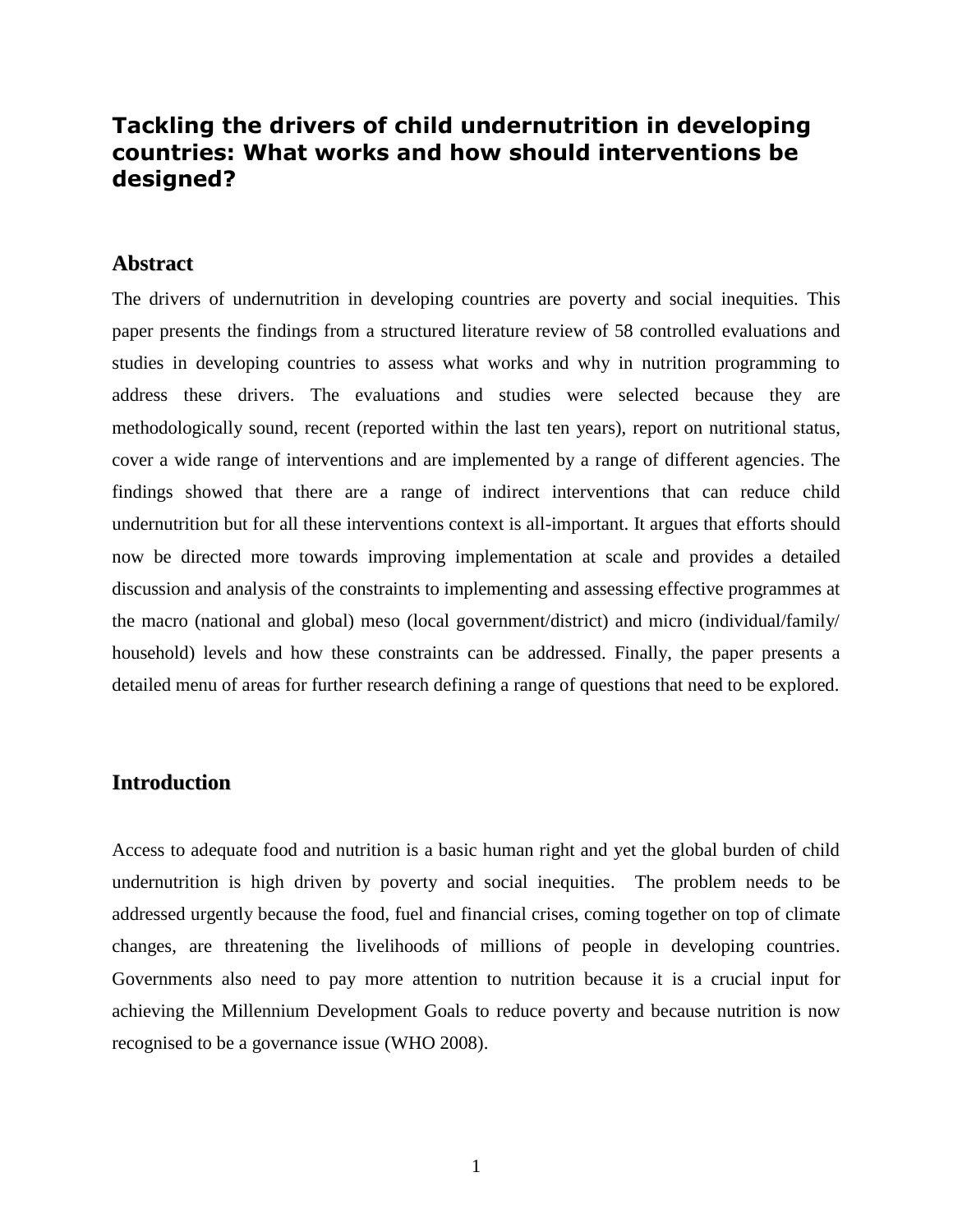The series of articles on Maternal and Child Undernutrition published in the Lancet in 2008 defined the extent of child undernutrition and showed that the consequences are long-term, irreversible and impact human capital development. They also found that the problem is of low national priority in nearly all high burden countries and that there are cost-effective, direct interventions (e.g. vitamin A and zinc supplementation for children, and multiple micronutrient supplementation for pregnant women) but these are not being implemented at scale. (Black et al., 2008; Vitora et al., 2008; Bhutta et al., 2008; Bryce et al., 2008)

However, these articles did not go far enough in addressing the underlying and basic causes of child undernutrition and there have since been calls for a review of the available evidence on how to address these causes (Ruel, 2008). This paper responds to these calls by reviewing evidence from a structured review of 58 controlled evaluations and studies (surveys, reviews etc) of nutrition programmes that addressed child undernutrition indirectly and have been selected because they are methodologically sound, reported within the last ten years, have reported on nutritional status and cover a wide range of interventions implemented by a range of different agencies. Methodological details and outcomes were extracted by the two authors of this Study who independently assessed the quality of the papers. (Full details of the search strategy, the criteria for selecting the studies and evaluations and the framework for analysis are available from the authors.)

Drawing on the findings from the literature review this paper goes on to provide a detailed discussion and analysis of the constraints to implementing and assessing effective programmes at the macro (national and global) meso (local government/district) and micro (individual/family/ household) levels and how these constraints can be addressed. Finally, the paper presents a detailed menu of areas for further research defining a range of questions that need to be explored.

# **Evidence for the effectiveness of indirect interventions**

The conceptual framework for understanding the causes of child undernutrition, originally developed by UNICEF (1990) but is now agreed to by most stakeholders, has been used to structure the analysis and presentation of the findings. Underlying causes are lack of household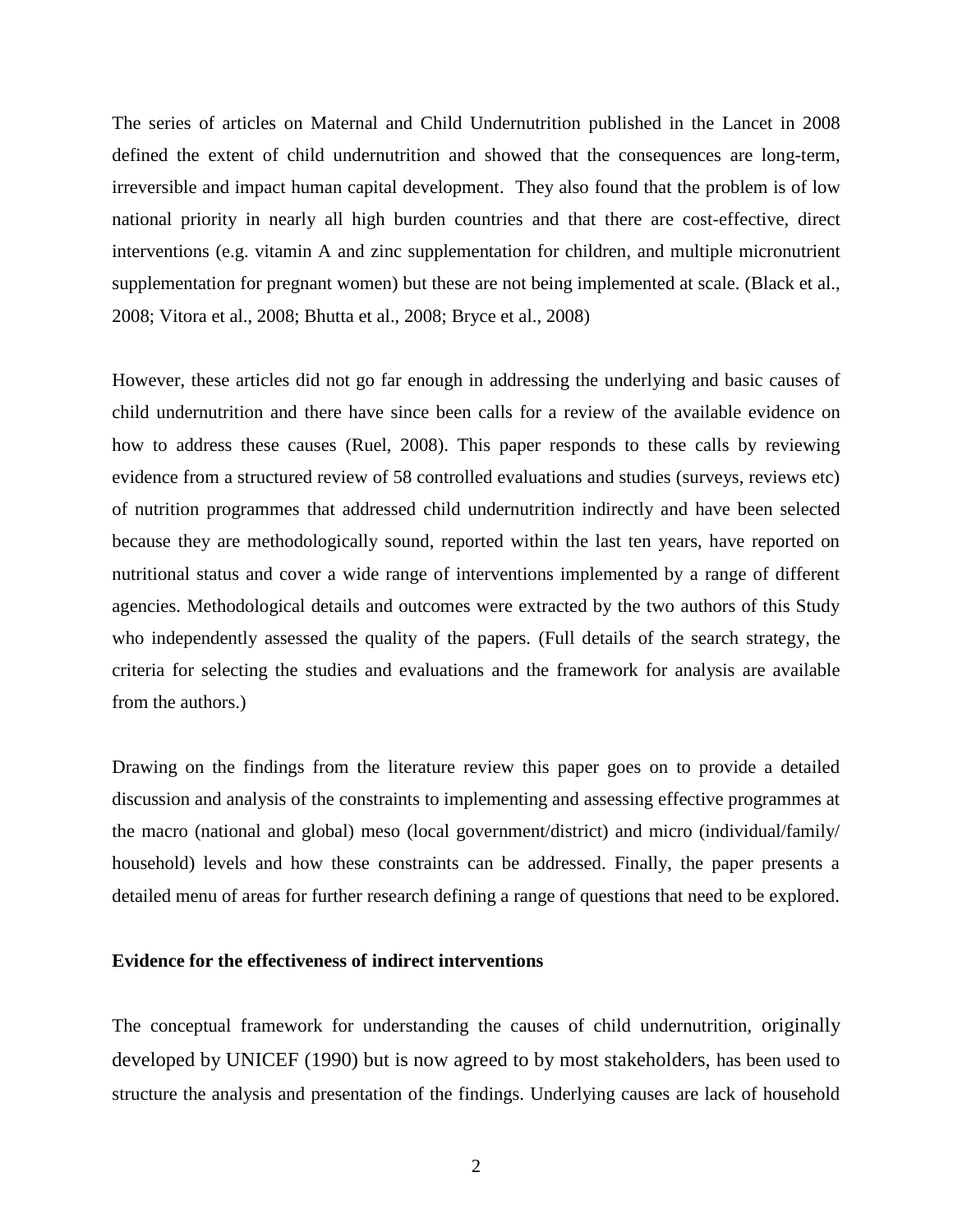access to and use of nutritious foods, health services, water and sanitation and poor child care practices. Root causes are the structural barriers in society caused by the unfair institutional structures, political and ideological frameworks and economic structures that lead to social injustice and reduce women's status and autonomy.

*Increasing household food production and nutrient consumption*: Biofortification programmes to increase the micronutrient density and bioavailability of staple food crops are still at the experimental stage. The HarvestPlus initiative is playing a key role in research and development. Predictive analyses suggest biofortification could be one of the most cost-effective ways to provide micronutrients to families that are poor and do not have good access to health services (McClafferty & Russell, 2002; Nestel et al., 2006) but that it is imperative to integrate the biofortification approach into existing programs as much as possible and demonstrate on‐the‐ground cost‐effectiveness of biofortification in comparison to alternative interventions (Potts & Nagujja, 2007). There is evidence that home gardening interventions can increase the diversity of children's diets and reduce micronutrient deficiencies (Bhattacharjee, Kumar, & Nandi, 2007) and that these programmes can lead to the empowerment of women (Bushamuka et al., 2005; World Bank & IFPRI, 2007) and have be used to integrate agriculture and primary health activities (Faber et al., 2002).

*Improving the quality of care given to young children:* Although maternal education to improve child-care practices has not always been shown to be effective on its own, a study in Madagascar showed that it can be effective where participatory approaches are used, networks of women's groups are supportive and the quality of the child-care services delivered is improved by training local community nutrition workers (Galasso & Umapathi, 2007). But the type of networks and other pathways that support the translation of maternal education into improved child nutrition needs to be further clarified.

A randomized controlled trial of a multidisciplinary programme in Iran also showed that maternal education can be effective child as part of broad-based multidisciplinary actions. The study showed that stunting could be significantly educating mothers about child care, growth and hygiene, strengthening women's literacy, promoting home gardening and consumption of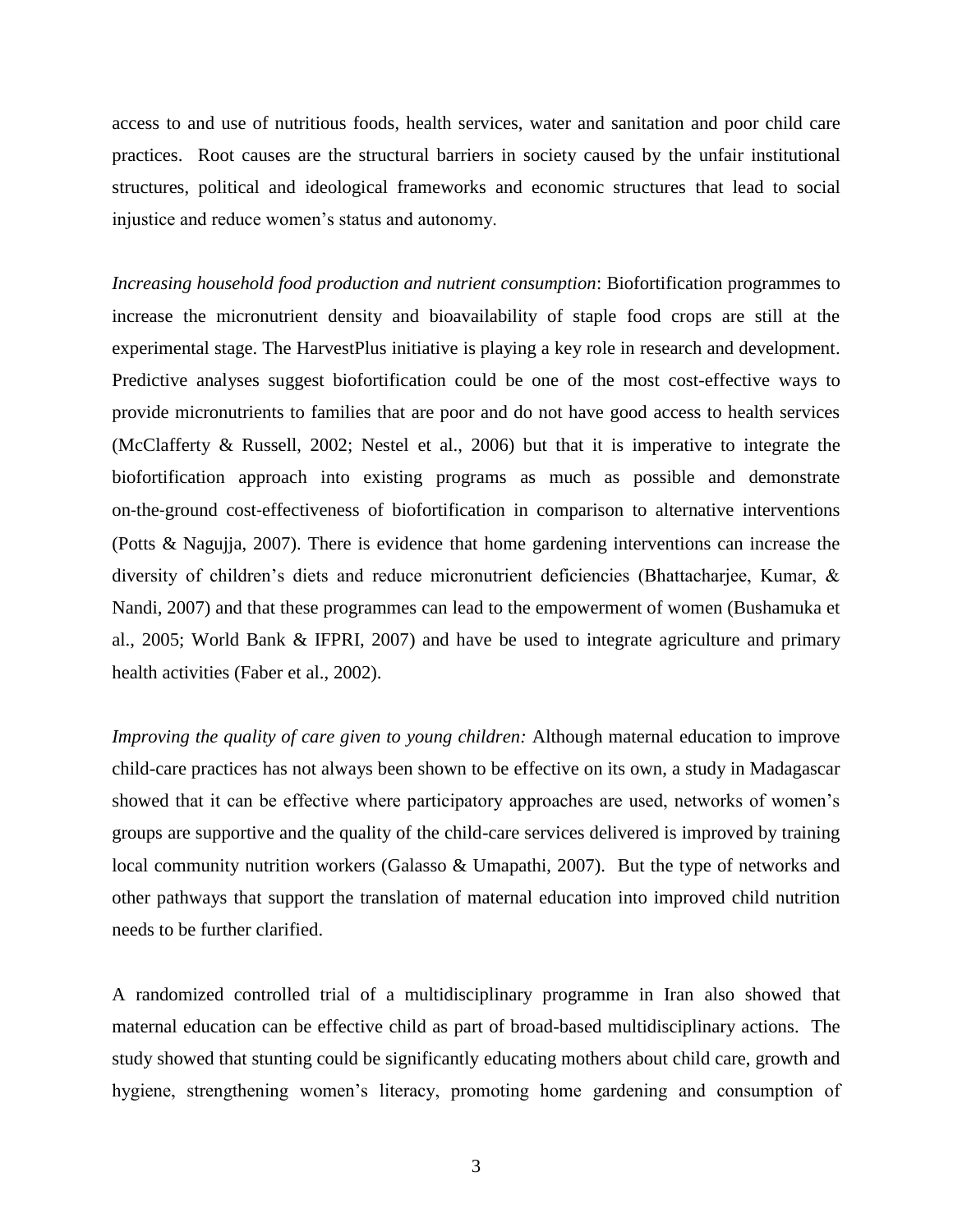healthy foods, establishing co-operative stores, improving opportunities for employment and income generation and providing inputs to improve water and sanitation. (Sheikholeslam et al., 2004). These actions were implemented through non-governmental organisations (NGOs).

*Increasing access to and appropriate use of adequate health services, water and sanitation*: A systematic review by Lagarde, Haines and Palmer (2007) of cash transfers to disadvantaged families conditional upon carers using maternal and child care health (MCH) services found that they significantly reduced stunting in Mexico and Nicaragua where carers had access to quality services. This review endorses the findings of researchers (Gertler, 2004; Rivera et al., 2004).

However, an analysis of census data, mortality registries, the nominal registry of children and national nutrition surveys in Mexico found that these conditional cash transfer (CCT) programmes have been most successful as one in a series of cost-effective interventions taken incrementally (together with universal child immunisation, clean water programmes and vitamin A distribution) and when they have been part of comprehensive social and economic policy development strategies (Sepulveda et al., 2007).

*Strengthening governance to create an enabling environment and increasing community influence over decision-making:* Evidence from a quantitative analysis of country level data found that countries with higher scores on government effectiveness, political stability and rule of law have lower levels of child undernutrition (Rokx, 2006). Rokx also developed an in-depth case-study of governance in Madagascar which found that 'voice' can be created through building local support and creating demand for improved nutrition, and that lower levels of undernutrition can be achieved when this voice is used to increase political commitment, accountability and financing for nutrition.

There is some evidence that participatory methodologies can also be a cost-effective, and sustainable way to reduce child undernutrition. A randomised controlled trial in Nepal showed that participatory methodologies can harness the creativity, self interest, and self-organising activities of women who are poor to significantly reduce neonatal and maternal mortality through changes in home-care practices and health-care seeking (Manandhar et al., 2004). A study by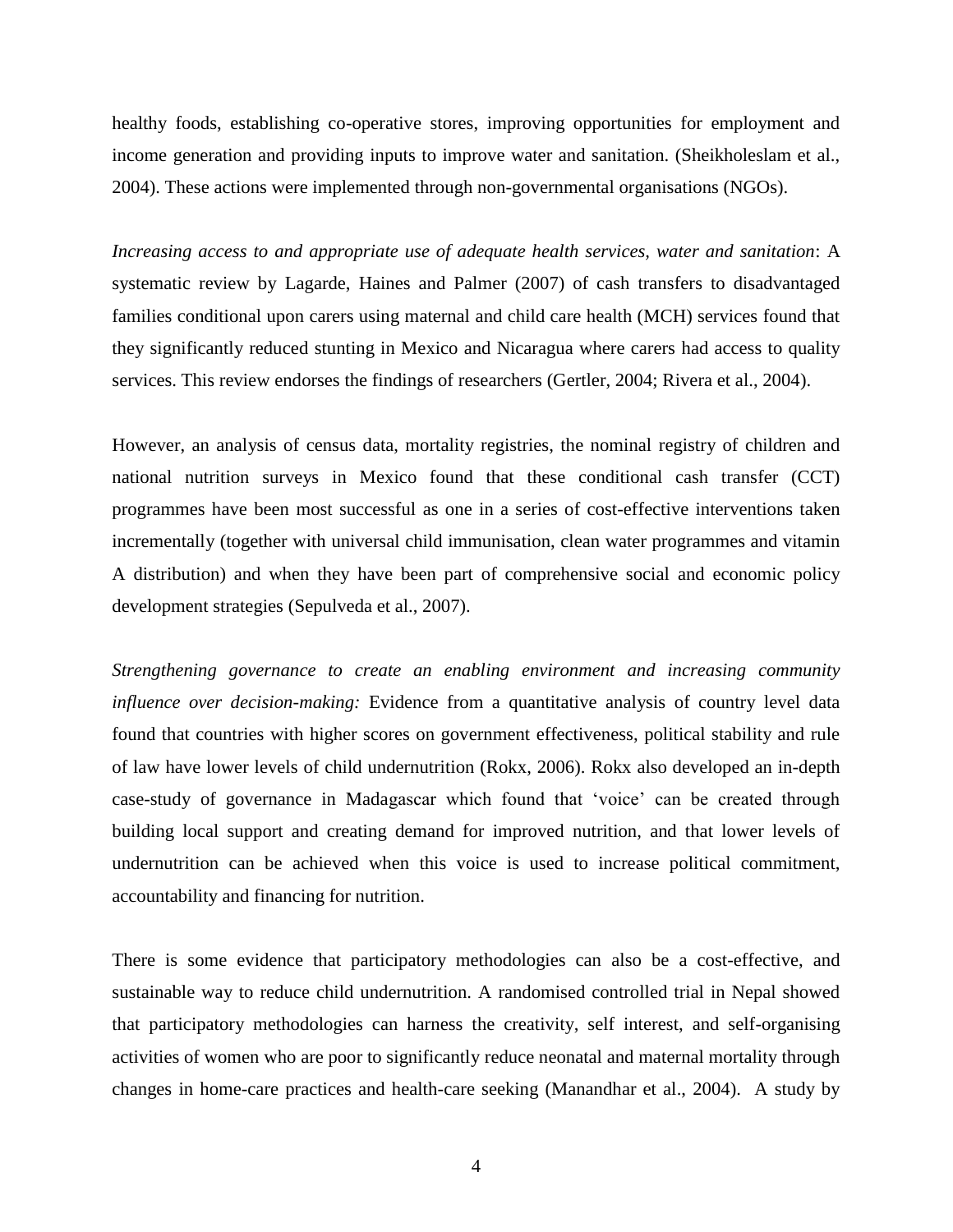Havemann (2005) in Kenya showed that multisectoral teams from relevant line ministries formed at district and divisional levels can significantly reduce child undernutrition by strengthening the capacity of people living in poor communities to have a voice in decision-making processes and by increasing their access to basic government services. However, an extensive review and analysis of experience by Ismail et al. (2003) concluded that to be successful these methodologies need to be embedded within community-driven programmes in an enabling environment provided by policies and interventions at all levels.

*Raising woman's status in society*: There is strong evidence that increasing women's status can reduce child undernutrition. An analysis of Demographic and Health Survey Data in 36 countries (in South Asia, Sub-Saharan Africa, and Latin America and the Caribbean), found that increasing the status of women had a significant, positive effect on children's nutritional status in all three regions. The findings also showed that the very high rates of child undernutrition in South Asia, compared to sub-Saharan Africa, are associated with the much lower status or women in South Asia. Combined with the impact of poor sanitation, and rapid urbanization, this lower status has a strong impact on extensive range of interventions have been found to be cost-effective (Smith, Ramakrishnan et al., 2003). A more recent review of interventions that have been well evaluated and have credible evidence to show that within a short period of time women have been empowered identified four key policy options: (i) microfinance targeted to women (ii) cash transfers targeted to women conditional on girls' attendance at school (iii) the reservation of positions for women in legislative bodies and (iv) providing support for women's reproductive role (King, Klassen & Porter, 2008).

*Social protection policies:* An analysis of twenty case studies in Sub-Saharan Africa found that attempts to use cash transfers to strengthen social cohesion in poor communities have had varied results. They have sometimes proved to be socially divisive leading to beneficiaries loosing previous support from family or community and have also fallen victim to 'elite capture'. However, there was some evidence that old-age pensions can increase the nutritional status of children. (Devereux, Ellis, & White, 2007)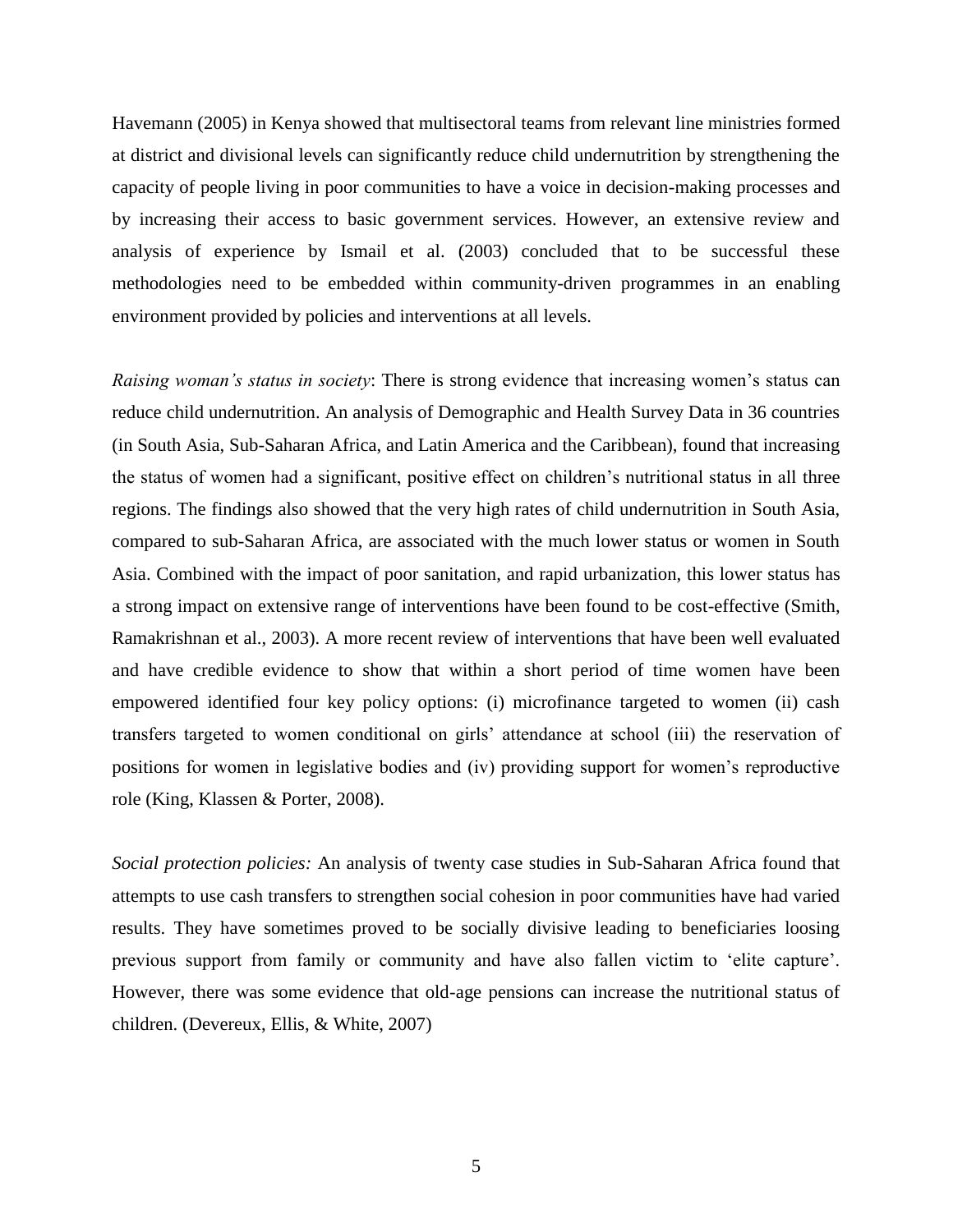*Macro-economic policy reform:* In China, where dramatic reductions in child undernutrition have been achieved over the past two decades, macro-economic policy reforms that have successfully stimulated economic growth, reduced poverty and addressed trade, and agriculture have been associated with rapid improvements in child nutritional status (Bryce et al., 2008). However, these reforms have been complemented by policies to support large scale implementation of effective nutrition, health, family-planning, water and sanitation and education interventions (Ruel 2008). In Thailand dramatic reductions in child undernutrition have been in largely attributed to a supportive policy environment included a comprehensive nutrition policy, effective integration of nutrition within the National Economic and Social Development Plan and linkages between agriculture and nutrition for sustainability, together with successful and community-level involvement and strong monitoring and evaluation (Ruel, 2008).

# **Discussion**

The foregoing review has presented evidence for the effectiveness of a range of indirect interventions to address the drivers of child undernutrition, which are poverty and social injustice. For all these interventions context is all-important. Efforts should now be directed more towards improving implementation.

The key challenges are *how* effective programmes can be implemented **at scale** in high burden countries and *how* these programmes can be assessed at the macro (national and global) meso (local government/district) and micro (individual /family/ household) levels. This requires gaining high level commitment to harness reliable, long term funding and ensuring that funding of the technological fixes that directly improve nutritional status does not preclude funding of the indirect interventions that are crucial for sustainable improvement. It also requires increased recognition of the link between macro-economic and social policies and child undernutrition; and the need to provide good management on the ground and effective use of information for awareness creation, monitoring, learning and evaluation. The challenge is exacerbated by impediments to effective action such as HIV/AIDS and weak infrastructure.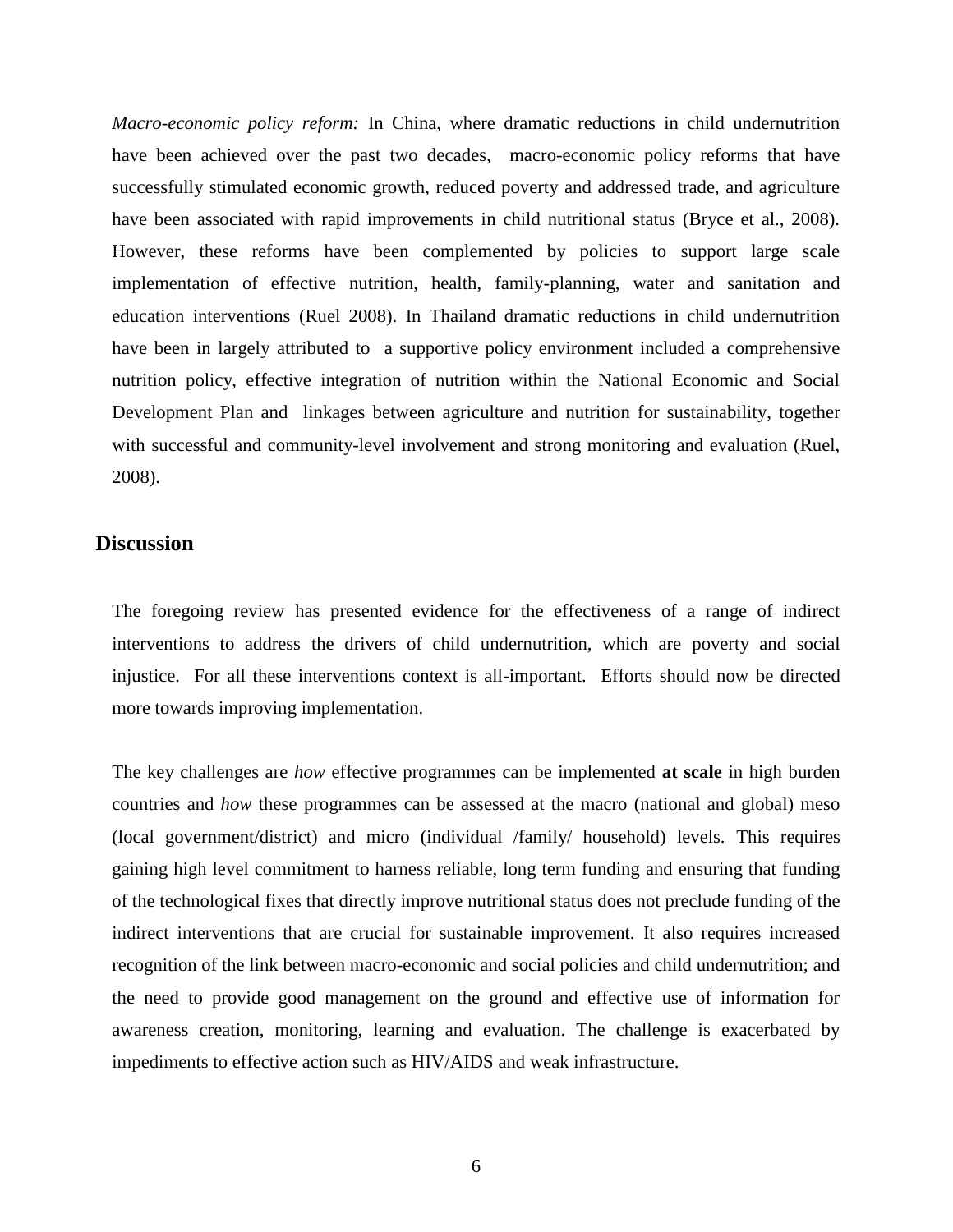# **Key issues and challenges**

*Overhauling the nutrition architecture*: There is a growing consensus that meeting the challenges of scaling up effective interventions will require a radical overhaul of the nutrition architecture. Any change needs to deliver stronger leadership, greater policy visibility, better coordination, clear messages, more effective technical support, significantly more financial resources and stronger linkages into country systems. A key challenge here is to achieve a more aggressive involvement of the nutrition community in finding new ways to work more effectively across sectors so that collaborative approaches can be designed.

*Choosing an appropriate entry point*: The choice of sector (e.g. agriculture, health, social development, local government) depends on which is most effective at the local level in a specific context. A key challenge here is to ensure that the interventions are culturally appropriate and cost-effective and that there are supportive national government policies and high level political commitment to harness funds. Buy-in at the local level by community members is also needed for programme sustainability and the use of participatory methodologies, and other strategies to increase demand side factors to make governments more accountable for undernutrition.

*Making cross-sectoral collaboration work:* The causes of undernutrition are known to be complex and to operate at different levels and across different sectors. They cannot, therefore, be addressed by any sector alone and multisectoral programmes are needed. Cross-sectoral collaboration has proved difficult in the past but given the urgent need to take action there is no choice but to document successes and try again. Successful cross-sectoral interventions have been implemented by NGOs and by multisectoral teams from relevant line ministries. The key challenge is to build more multidisciplinary networks in high burden countries and strengthen their capacity for nutrition advocacy and action. Incentives are also needed to encourage crosssectoral actions, such as community development funds dispersed through the district level that are ring-fenced for cross-sectoral actions.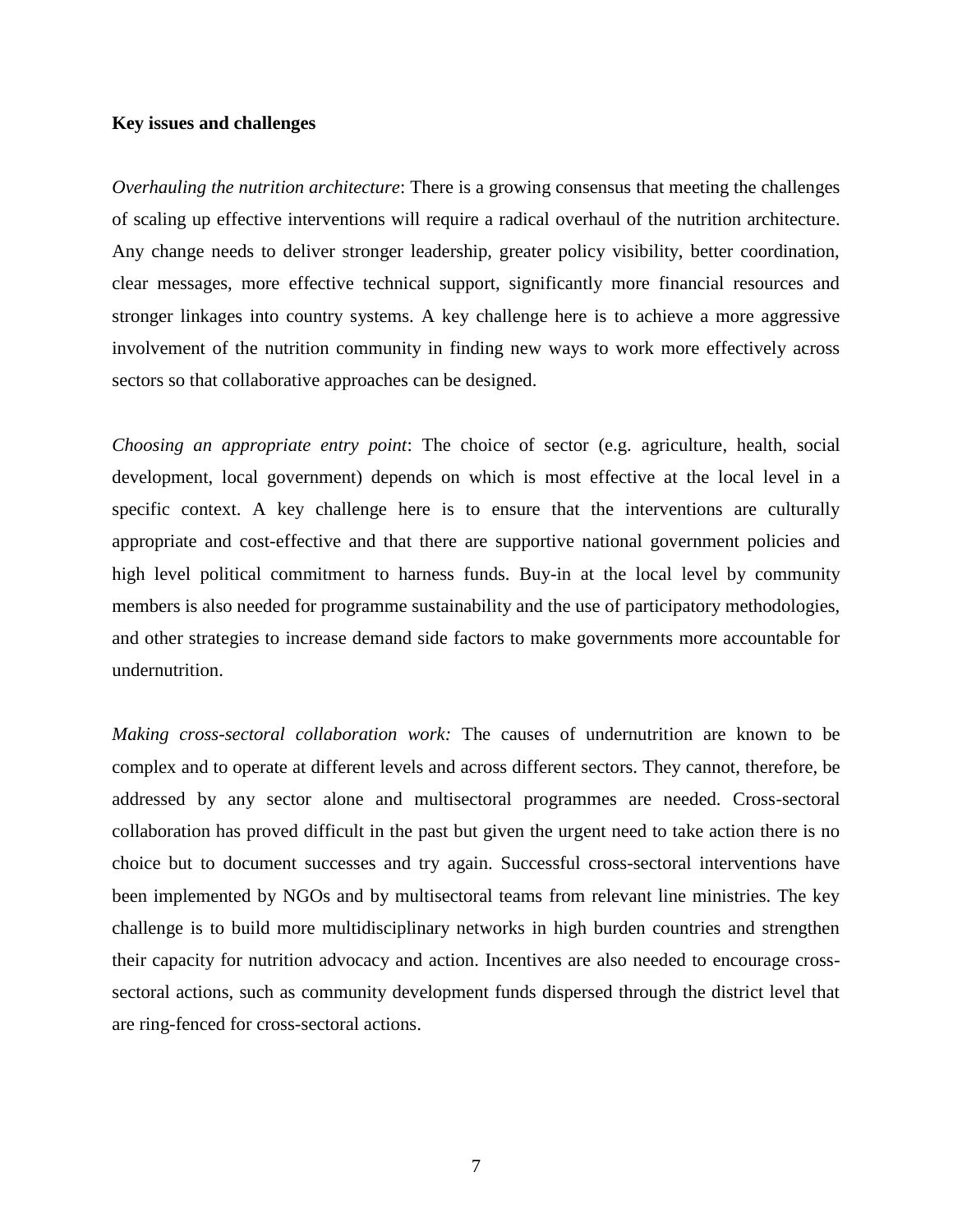*Assessing the cost-effectiveness of different interventions:* There is some evidence that community driven programmes to raise women's status can be cost-effective but there are little systematic costing data available and even less on costing community participation. There is notable variability with wide ranges in cost-benefit estimates. CCT programmes to increase uptake of MCH services are promising but have only been shown to reduce stunting in middle income countries. They may also be cost-effective in low-income countries depending on the threshold value of the cash transfer needed to reduce child undernutrition and the cost of strengthening the health system to deliver adequate, quality services. In the case of CCTs to increase girls' attendance in school, additional costs may arise from the need to improve the quality of teaching and learning in the schools.

#### **Areas for further research and policy**

*Dissemination:* Country experiences on how to build commitment and develop and monitor multisectoral nutrition programmes need to be synthesised and disseminated. This should include experiences on how to move towards implementing cost-effective programmes at scale and how to reform or phase-out ineffective programmes. There is also a need to better document successes (not just programme impact, but also impact-pathways, using well defined programme theory frameworks); and to develop a tool box of simple instruments to show policy makers the benefits of supporting nutrition from a political 'win-win' situation in regards to good governance, macro-economic/financial benefits and economic benefits from a livelihoods/peoples perspective.

*Methodology:* There needs to be a consensus on procedures for costing (especially where there is real community participation) and for making cost effectiveness estimates. There is also a need to increase recognition that randomised controlled trials cannot be used to assess the importance of most of the underlying causes and some basic causes of child undernutrition, and to gain consensus on an attainable minimum of rigor. There is a need for greater clarity in research reports on the use of the term community involvement and for it to be related to a typology because of the importance of factoring in community participation as a valued democratic outcome in itself. There is a need to further develop and assess valid indicators and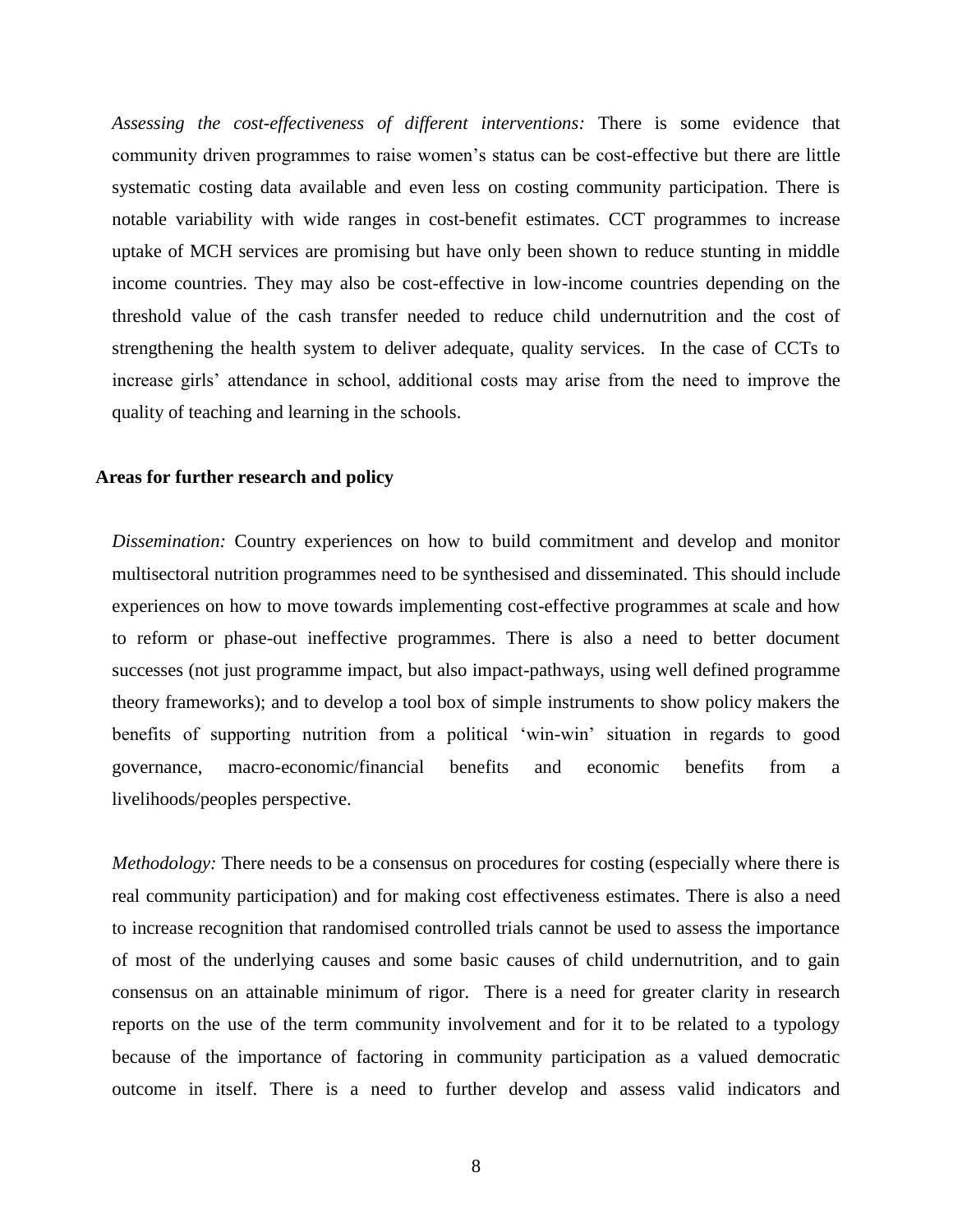methodologies that can be used at national level and below to provide rapid feedback on progress in generating political commitment, strategic and operational capacities, coverage, and effect.

### *Questions to indicate areas for further substantive research:*

What is the on-the-ground cost-effectiveness of biofortified crops produced and consumed by households? How can biofortified foods be made more acceptable to producers and consumers so that they increase their intake?

What is the cost-effectiveness of CCTs linked to uptake of maternal and child health services in improving child nutritional status in different low income countries? How can the targeting of CCTs avoid both 'elite capture' and further stigmatization of the poorest and most vulnerable (including those affected by HIV)?

What type of networks and other pathways support the translation of maternal education into improved child nutrition in different contexts?

How can people's participation be assessed and ensured from the organisational and legal aspect, including ensuring access to data? What other strategies are effective in strengthening the demand side of governance at the local government level?

What are the capacities, strategies and, tactics present in countries that have been successful in advancing national nutrition agendas and actions, to guide national and international investments?

How can cost-effective approaches to increasing women's status be implemented at scale? What approaches are effective for working with men on inequalities between men and women?

What are the policy processes and the political and social conditions that contribute to improved child nutrition? What is the effect of changes in agricultural technologies and policy on nutritional outcomes in children? What are the linkages between nutrition outcomes and global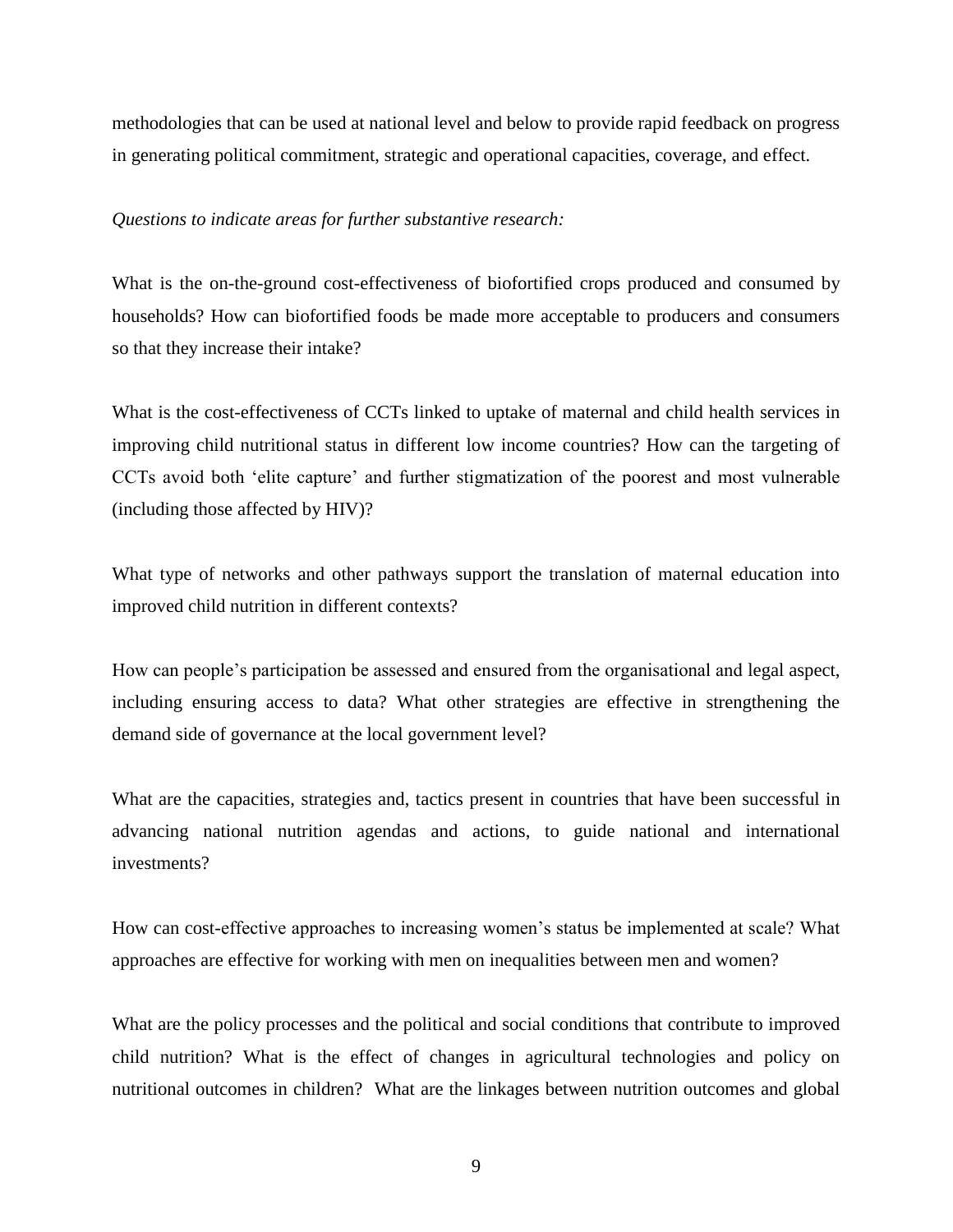change processes such as climate change, trade liberalisation, international migration and remittances, and long-term trends in fuel prices?

### *Questions on implementation*

What funding strategies can be used to encourage cross-sectoral programming? What multisectoral strategies can be used to effectively integrate long and short-routes to improved child nutrition?

How can capacity be built to deliver effective programmes at scale using different aid modalities/public-private partnerships?

# **Conclusion**

The problem of child undernutrition can be tackled through a range of effective interventions implemented at scale but the following preconditions need to be met for this to happen. At the international (super-macro) level, donors need to keep to their commitments both in dollar terms and in terms of the Paris Declaration in order to ensure the most effective use of international aid. At the national (macro) level, governance structures and institutions need to be in place which supports an enabling environment for nutrition. Such an environment requires a culture of evidence based decision-making, accountability at all levels, inclusivity of private and voluntary sectors, promotion of the equal rights of all and efforts to especially redress the inferior status of women in many societies.

At the meso (sub-national) level, well trained personnel need to be given the space to use their local knowledge in order to generate the best solutions for implementation, in exchange for being accountable to the local population. And at the micro (community) level, the chains of accountability have to be transparent; and the active involvement of households in decisionmaking processes is essential for the sustainability of any proposed intervention.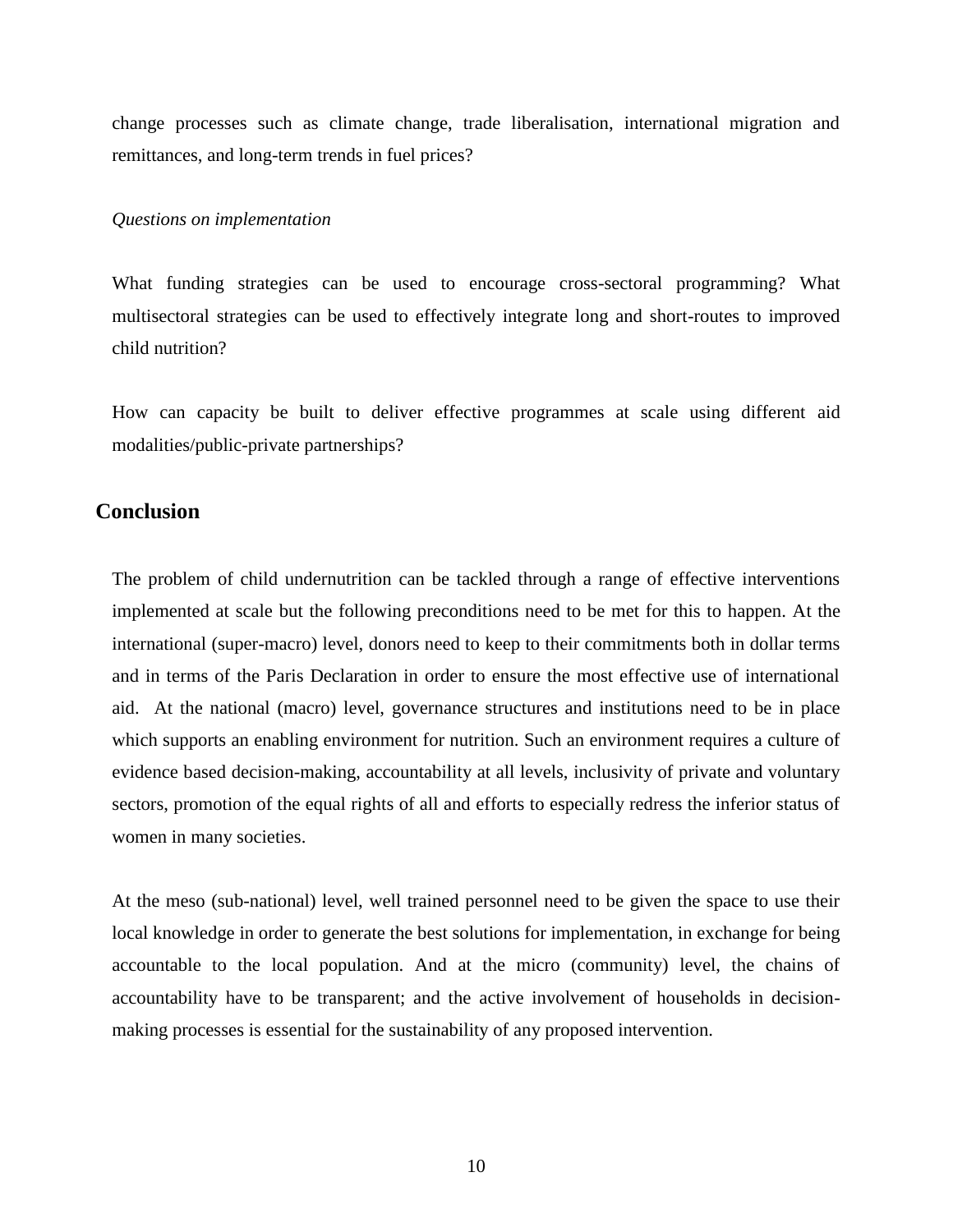Child undernutrition in the 21st century contravenes human rights. It is simply embarrassing. The short term solutions are known. Medium to long term solutions depend on our ability and willingness to collaborate and organise across sectors and across levels. Any further research has to be focused on implementation problems. Funding of interventions should choose from above menus but with strong monitoring and evaluation components.

## **References**

- Bhattacharjee, L., Kumar, S. K., & Nandi, B. (2007). *Food-based nutrition strategies in Bangladesh: Experience of integrated horticulture and nutrition development. Bangkok:* FAO, Regional Office for Asia and the Pacific.
- Bhutta, Z. A., Ahmed, T., Black, R. E., Cousens, S., Dewey, K., Morris, S. S., Sachdev, S. P. S., & Shekar, M. (2008). What works? Interventions for maternal and child undernutrition and survival. *The Lancet. Series: Maternal and child undernutrition 371*, 417-440.
- Black, M. M., Walker, S. P., Wachs, T. D., Ulkuer, N., Gardner, J. M., Grantham-McGregor, S., Lozoff, B., Engle, P. L., & de Mello, M. C. (2008). Policies to reduce undernutrition include child development. *Lancet, 371*(9611), 454-455.
- Bryce, J., Coitinho, D., Darnton-Hill, I., Pelletier, D., Pinstrup-Andersen, P., & Maternal Child Undernutrition Study Group. (2008). Maternal and child undernutrition: effective action at national level. *Lancet, 371*, 510-526.
- Bushamuka, V. N., de Pee, S., Talukder, A., Kiess, L., Panagides, D., Taher, A., & Bloem, M. (2005). Impact of a homestead gardening program on household food security and empowerment of women in Bangladesh. *Food & Nutrition Bulletin, 26*(1), 17-25.
- Devereux, S., Ellis, F., & White, P. (2007). *Regional Lesson Learning from the Case Studies', Case Study Briefs, Regional Evidence Building Agenda*. Johannesburg: Regional Hunger and Vulnerability programme (RHVP).
- Faber, M., Phungula, M. A. S., Venter, S. L., Dhansay, M. A., & Benade, A. J. S. (2002). Home gardens focusing on the production of yellow and dark-green leafy vegetables increase the serum retinol concentrations of 2-5-y-old children in South Africa. *American Journal of Clinical Nutrition, 76*(5), 1048-1054.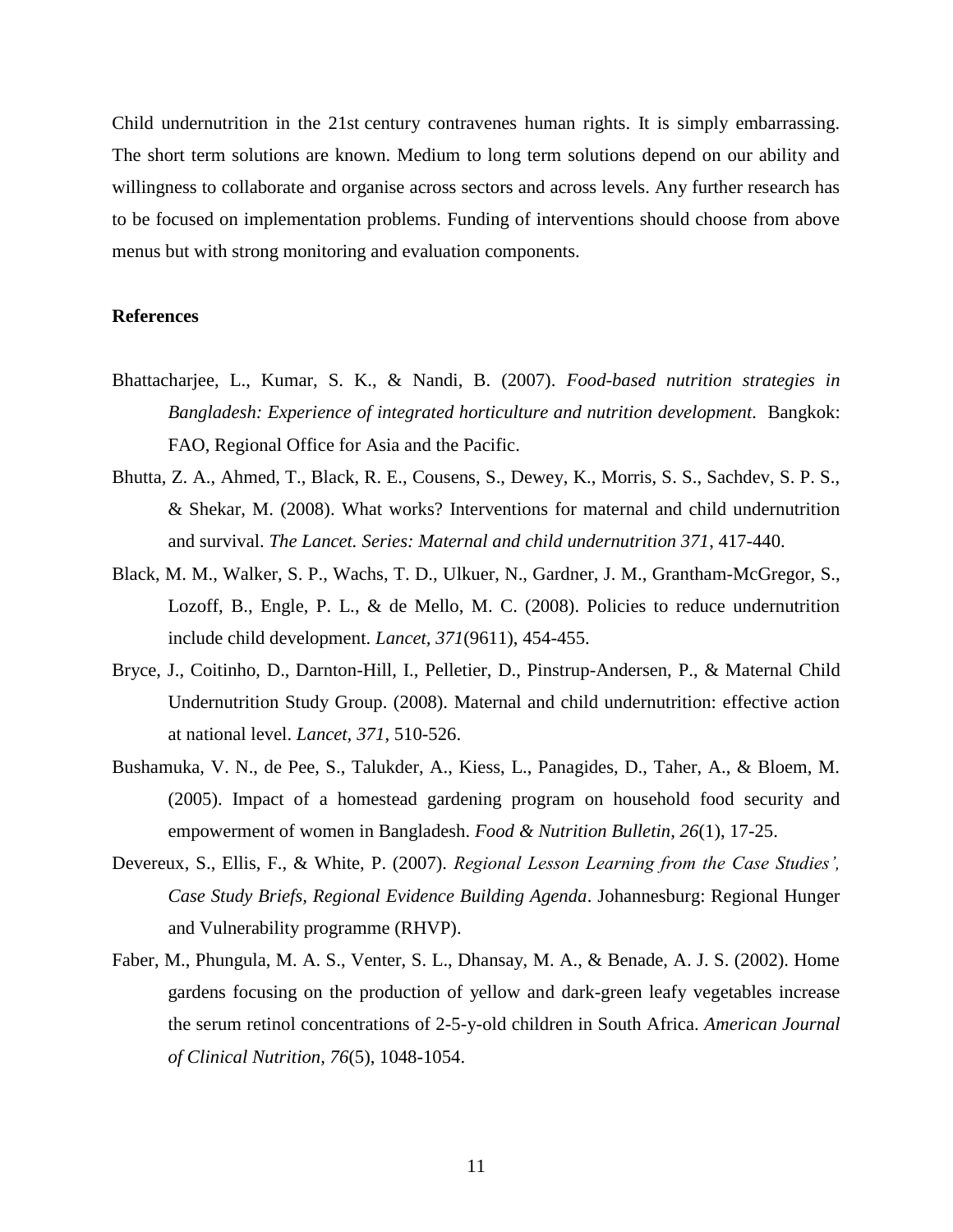- Galasso, E., & Umapathi, N. (2007). *Improving nutritional status through behavioral change: lessons from Madagascar*. Washington DC: World Bank.
- Gertler, P. J. (2004). Do conditional cash transfers improve child health? Evidence from Progresa's controlled randomized experiment. *American Economic Review, 94*, 331-336.
- Havemann, K. (2005). 'Effective Participation for Health Development'*.* PhD thesis. London:*.* Institute of Education, University of London.
- Ismail, S., Immink, M., Mazar, I., & Nantel, G. (2003). *Community-based food and nutrition programmes: what makes them successful?* Rome: Food and Agriculture Organization of the United Nations.
- King, E., Klassen, S., & Porter, M. (2008). *Women and Development*. Copenhagen: Copenhagen Consensus Centre.
- Lagarde, M., Haines, A., & Palmer, N. (2007). Conditional cash transfers for improving uptake of health interventions in low-and middle income countries. A systematic review. *Journal of American Medical Association, 298* (16), 1900-1910.
- Manandhar, D., Osrin, D., Shrestha, B., Mesko, N., Morrison, J., Tumbahangphe, K., Tamang, S., Thapa, S., Shrestha, D., Thapa, B., Shrestha, J. R., Wade, A., Borghi, J., Standing, H., Manandhar, M., & Costello, A. (2004). The effect of a participatory intervention with women's groups on birth outcomes in Nepal: cluster randomized controlled trial. *Lancet, 364*, 70-369.
- McClafferty, B., & Russell, N. (2002). *Biofortification: harnessing agricultural technology to improve health of the poor*. Washington DC: International Food Policy research Institute.
- Nestel, P., Bouis, H., Meenakshi, J., & Pfeiffer, W. (2006). Biofortification of staple food crops. *Journal of Nutrition, 136*(4), 1064-1067.
- Potts, M. J., & Nagujja, S. (2007). *A Review of Agriculture and Health Policies in Uganda with Implications for the Dissemination of Biofortified Crops*. Washington DC: HarvestPlus.
- Rivera, J. A., Sotres-Alvarez, D., Habicht, J. P., Shamah, T., & et al. (2004). Impact of the Mexican program for education, health. and nutrition (Progresa) on rates of growth and anemia in infants and young children: a randomized effectiveness study. *JAMA, 291*, 2563-2570.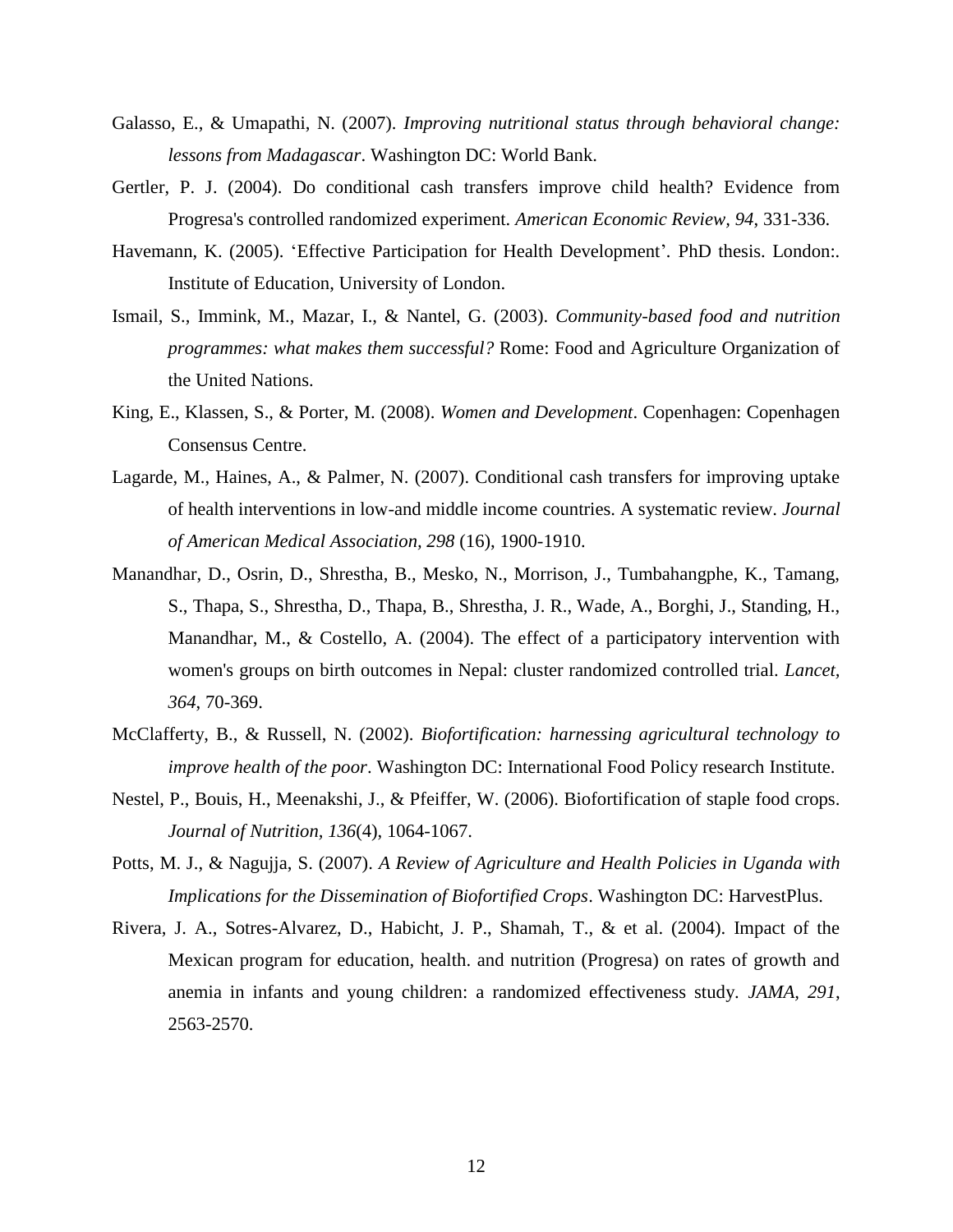- Rokx, C. (2006). 'Governance and Malnutrition: Exploring the Contribution of 'Good Governance' to Malnutrition Reduction in Developing Countries'*. PhD Thesis*. The Netherlands, Enschede: University of Maarstricht.
- Ruel, M. T. (2008). Addressing the underlying determinants of undernutrition: Examples of successful integration of nutrition in poverty-reduction and agriculture strategies. *UN ACC/SCN, News*(36), 18-21.
- Sepulveda, J., Bustreo, F., Tapia, R., Rivera, J., Lozano, R., Olaiz, G., Partida, V., Garcia-Garcia, M. D., & Voldespino, J. L. (2007). Improvement of child survival in Mexico: the diagonal approach. *Salud Publica De Mexico, 49*, S110-S125.
- Sheikholeslam, R., Kimiagar, M., Siasi, F., Abdollahi, Z., Jazayeri, A., Keyghobadi, K., Ghaffarpoor, M., Noroozi, F., Kalantari, M., Minaei, N., Eslami, F., & Hormozdyari, H. (2004). Multidisciplinary intervention for reducing malnutrition among children in the Islamic Republic of Iran. *Eastern Mediterranean Health Journal, 10*(6), 844-852.
- Smith, L. C., Ramakrishnan, U., Ndiaye, A., Haddad, L., & Martorell, R. (2003). *The importance of women's status for child nutrition in developing countries*. Washington, D.C.: IFPRI.
- UNICEF (United Nations Children's Fund). (1990). *Strategy for Improved Nutrition of Children and Women in Developing Countries*. A UNICEF policy review. New York: UNICEF.
- Victora, C., Adair, L., Fall, C., Hallal, P. C., Martorell, R., Richter, L., & Sachdev, H. S. (2008). Maternal and child undernutrition: consequences for adult health and human capital *The Lancet, 371*(9609), 340 - 357.
- WHO. (2008). *Closing the Gap in a Generation: Final Report of the Commission on the Social Determinants of Health*. Geneva: World Health Organisation.
- World Bank, & IFPRI. (2007). *From Agriculture to Nutrition: Pathways, Synergies and Outcomes.* Washington, DC: World Bank.

Acknowledgement: This study was funded by the Danish Ministry of Foreign Affairs (Danida). The study was funded by the Danish Ministry of Foreign Affairs (Danida) who were not involved in finding or selecting the evaluations and studies reviewed, in the analysis, interpretation of data or writing of the report; or in the decision to submit the paper for publication.